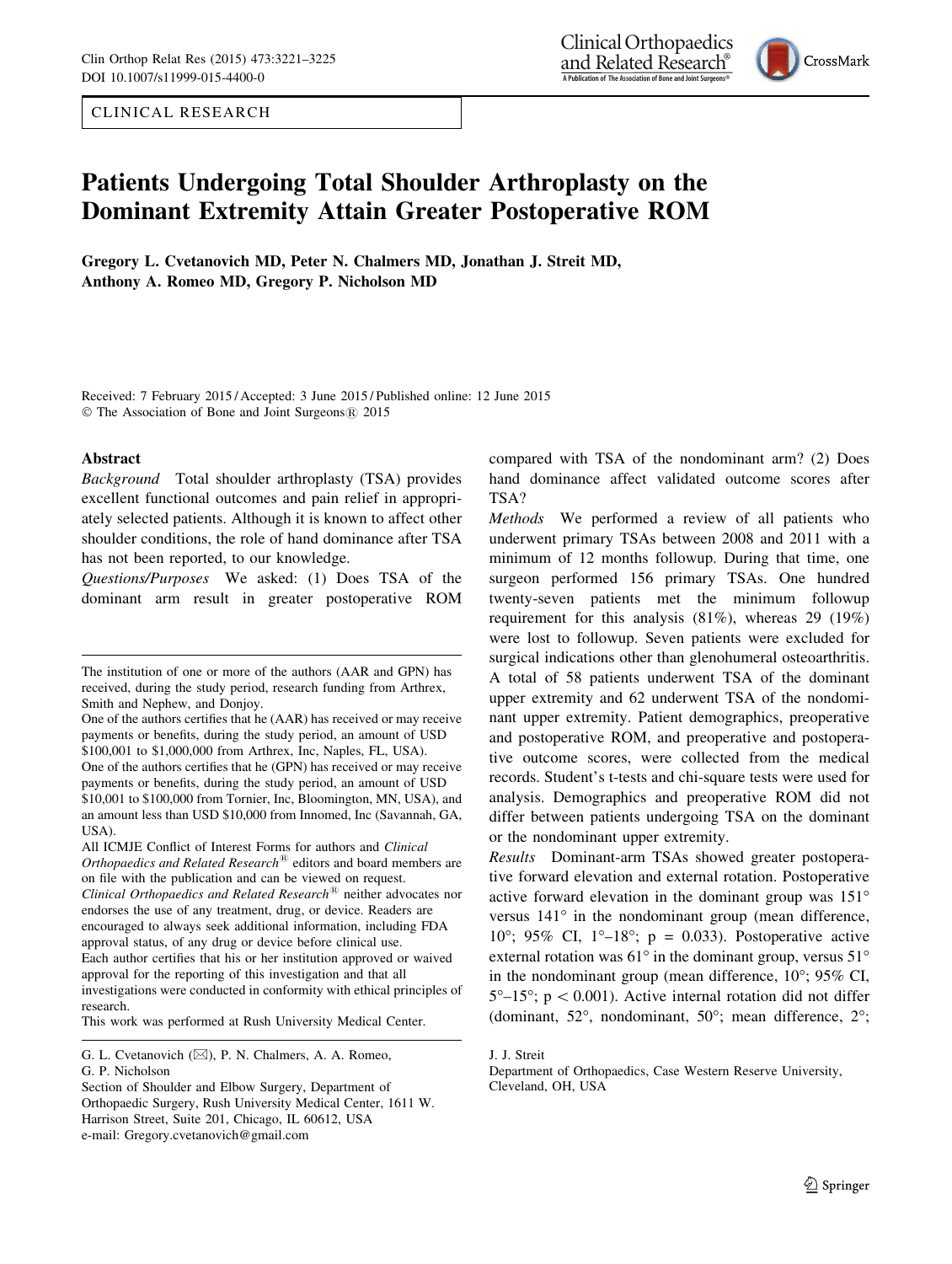3222 Cvetanovich et al.  $\blacksquare$  Clinical Orthopaedics and Related Research<sup>®</sup>

95% CI,  $-3^{\circ}$  to 7°; p = 0.419). There were no differences in postoperative VAS (dominant, 0.9, nondominant, 1.4; mean difference, 0.5; 95% CI,  $-0.1$  to 1.1;  $p = 0.129$ ), simple shoulder test (dominant, 9.8, nondominant, 9.2; mean difference, 0.5; 95% CI,  $-0.5$  to 1.5; p = 0.278), and American Shoulder and Elbow Surgeons scores (dominant, 84, nondominant, 80; mean difference, 4;  $95\%$  CI,  $-2$  to 10;  $p = 0.211$ ).

Conclusions Patients who underwent TSA of their dominant upper extremity had greater postoperative active forward elevation and active external rotation compared with patients who had TSA of their nondominant upper extremity. This average difference of  $10^{\circ}$  active forward elevation and active external rotation could be useful for preoperative and postoperative counseling of patients. Regardless of hand dominance, similar functional outcomes were achieved.

Level of Evidence Level III, therapeutic study.

#### Introduction

Total shoulder arthroplasty (TSA) is an effective treatment for patients with degenerative joint disease of the glenohumeral joint in the setting of a functional rotator cuff, providing functional improvement and pain relief [5, 14, 18]. Although concerns persist regarding complications such as glenoid loosening [15], the number of TSAs performed in the United States has been increasing [1, 8]. The cost-effective TSA also has been shown to improve patient function, pain outcome scores, and overall physical well-being [3, 11].

Hand dominance has been reported to affect numerous shoulder disorders including anterior glenohumeral instability [6], rotator cuff disorders [9], and shoulder disorders in the throwing athlete [7]. Hand dominance also has been reported to affect the minimum clinically important difference in patient-reported VAS for rotator cuff disease [22]. In addition, hand dominance affects scapular and clavicular kinematics in nonthrowing patients and kinematics and kinetics in throwing athletes [12, 13, 23]. There are limited and conflicting data available in the shoulder arthroplasty literature regarding the effect of hand dominance on outcome after TSA [2, 4, 16, 18, 20, 21]. Information regarding potential differences in TSA outcomes based on hand dominance could be used for patient counseling about expected outcomes. In addition, this factor may need to be considered in future comparative studies with ROM as an outcome.

Therefore, we asked: (1) Does TSA of the dominant arm result in greater postoperative ROM compared with TSA of the nondominant arm? (2) Does hand dominance affect outcome scores after TSA?

### **Methods**

This study was approved by our institutional review board. The study design was a retrospective case series. All patients undergoing primary anatomic TSA by the senior author (GPN) between January 1, 2008 and October 1, 2011, with a minimum of 12 months postoperative followup, were identified for potential inclusion in the study.

Patients were excluded for prior ipsilateral shoulder arthroplasty, reverse TSA, and incomplete postoperative records. Only patients undergoing a TSA for glenohumeral osteoarthritis with an intact rotator cuff were included. Patients who had a TSA for posttraumatic glenohumeral arthritis, glenohumeral instability arthropathy, or other indications were excluded.

We retrospectively reviewed patient records, including operative reports, preoperative office notes, and postoperative office notes. We also extracted the following data for each patient from the medical records: age, sex, laterality of dominant upper extremity, laterality of TSA, and preoperative and postoperative ROM at most recent followup.

ROM measurements were obtained by the senior surgeon with a goniometer in his routine preoperative and postoperative physical examinations. Validated outcome scores from the VAS for pain, simple shoulder test (SST) [10], and the American Shoulder and Elbow Surgeons (ASES) score [19] were obtained before surgery and at the most recent followup.

During the study period, one surgeon (GPN) performed 156 primary TSAs in 156 patients. Of those, 127 patients met the minimum followup requirement for this analysis (81%), whereas 29 (19%) were lost to followup. Seven patients were excluded for surgical indications other than glenohumeral osteoarthritis. As a result, we included 120 patients for further analysis, of whom 48% were female with an average age of 67 years. Followup was a mean of 23 months after surgery (range, 12–108 months).

Of the 120 included patients, 58 underwent TSA of the dominant upper extremity, of whom 55 were right-hand-

|  |  | Table 1. Patient demographics |
|--|--|-------------------------------|
|--|--|-------------------------------|

| Demographic                 | Dominant     | Nondominant      | p value |
|-----------------------------|--------------|------------------|---------|
| Number of patients          | 58           | 62               | NA      |
| Age (years) (mean $\pm$ SD) | $66.0+/-9.1$ | $67.3 + (-10.2)$ | 0.464   |
| % female                    | 43.1         | 53.2             | 0.279   |
| Hand dominance              |              |                  | 0.493   |
| Right                       | 55           | 56               |         |
| Left                        | 3            | 6                |         |
|                             |              |                  |         |

NA = not applicable.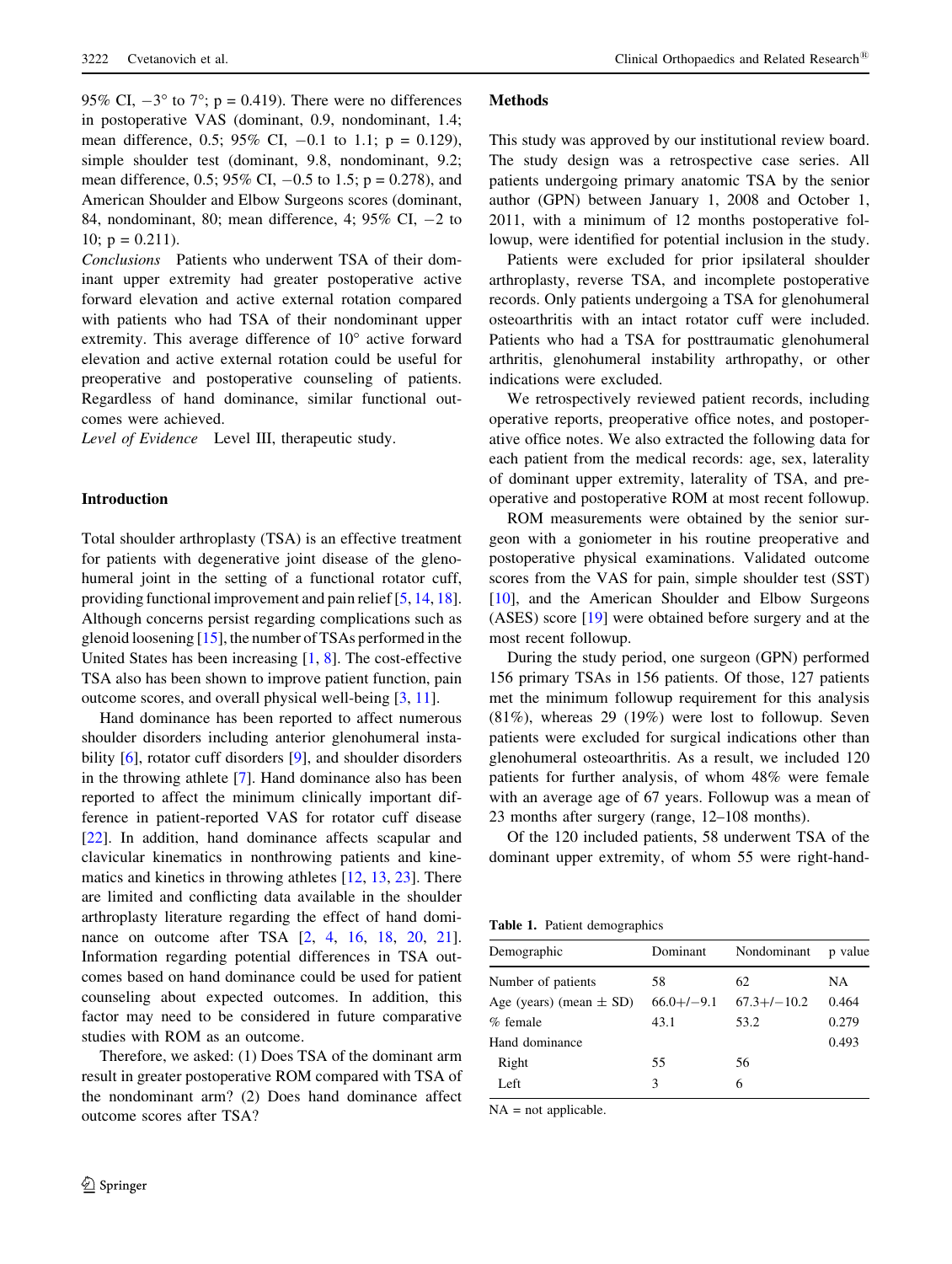dominant and three were left-hand-dominant. Conversely, 62 patients underwent TSA of the nondominant upper extremity, of whom 56 were right-hand-dominant and six were left-hand-dominant. Patient demographics were not statistically different between the two groups (Table 1). Preoperative ROM and functional scores also were not statistically different between the two groups (Table 2).

Statistical analyses were performed using SPSS Version 18 (SPSS Inc, Chicago, IL, USA). Descriptive statistics were calculated. Kolmogorov-Smirnov analysis was performed to confirm data normality. Based on data normality, groups were compared using Student's t-tests with significance set at p less than 0.05. Chi-square tests were used for statistical comparison of categorical variables with significance set at p less than 0.05.

### Results

Patients undergoing dominant-arm TSA showed greater postoperative active forward elevation and external rotation. Postoperative active forward elevation in the dominant group was  $151^\circ$ , which was greater than  $141^\circ$  in the nondominant group (mean difference,  $10^{\circ}$ ; 95% CI,  $1^{\circ}$ - $18^\circ$ ; p = 0.033). Postoperative active external rotation in the dominant group was  $61^\circ$ , which was greater than  $51^\circ$  in the nondominant group (mean difference,  $10^{\circ}$ ;  $95\%$  CI,  $5^{\circ}$ – 15°;  $p < 0.001$ ) (Fig. 1). There was no difference between the dominant and nondominant groups in active internal rotation postoperatively (dominant,  $52^{\circ}$ , nondominant,  $50^{\circ}$ ; mean difference,  $2^{\circ}$ ;  $95\%$  CI,  $-3^{\circ}$  to  $7^{\circ}$ ;  $p = 0$ . 419) (Table 3).

Comparing VAS (dominant, 0.9, nondominant, 1.4; mean difference, 0.5; 95% CI,  $-0.1$  to 1.1;  $p = 0.129$ ), SST (dominant, 9.8, nondominant, 9.2; mean difference, 0.5; 95% CI,  $-0.5$  to 1.5;  $p = 0.278$ ), and ASES scores (dominant, 84, nondominant, 80; mean difference, 4; 95% CI,  $-2$  to 10;  $p = 0.211$ ), there were no differences between outcome scores for hand dominance effect after TSA (Table 3). A post hoc power analysis based on ASES scores found that our study has a power of 0.39, leaving it underpowered on this endpoint. To achieve a power of 0.8, we would have needed 197 patients per group (197 dominant and 197 nondominant, for a total sample size of 394).

# Discussion

TSA is an increasingly common procedure that improves function and relieves pain for patients with degenerative joint disease of the glenohumeral joint in the setting of a functional rotator cuff [3, 5, 11, 14, 17, 18]. Although hand dominance has been shown to affect shoulder disorders including anterior glenohumeral instability [6], rotator cuff disorders [9], and shoulder disorders in the throwing athlete [7], there are limited and conflicting data regarding the role of hand dominance in TSA outcome [2, 4, 16, 18, 20, 21].



Fig. 1 Greater postoperative active forward elevation and active external rotation was seen in patients who had TSA of the dominant extremity versus patients who had TSA of the nondominant upper extremity. AFE = active forward elevation; ER = external rotation; IR = internal rotation. There were significant differences between dominant and nondominant groups for postoperative active forward elevation ( $p = 0.033$ ) and external rotation ( $p \lt 0.001$ ).

Table 2. Preoperative ROM and outcome in dominant and nondominant upper extremity groups

| Preoperative findings                 | Dominant       | Nondominant      | Mean difference         | p value |
|---------------------------------------|----------------|------------------|-------------------------|---------|
| Preoperative active forward elevation | $102(91-112)$  | $98(83-113)$     | $3(-15 \text{ to } 22)$ | 0.711   |
| Preoperative active external rotation | $31(18-43)$    | $16(6-25)$       | $15$ (-2 to 32)         | 0.072   |
| Preoperative active internal rotation | $36(23-48)$    | $10 (-10 to 30)$ | $26 (-5)$ to 57)        | 0.086   |
| Preoperative VAS                      | $5.2(4.6-5.8)$ | $5.4(4.7-6.1)$   | $0.2$ (-0.7 to 1.1)     | 0.613   |
| Preoperative simple shoulder test     | $4.3(3.6-5)$   | $3.9(3.2 - 4.6)$ | $0.4$ (-0.6 to 1.4)     | 0.435   |
| Preoperative ASES                     | $45(40-49)$    | $40(34-45)$      | $5(-2 \text{ to } 12)$  | 0.145   |

ASES = American Shoulder and Elbow Surgeons; all values are reported as mean and 95% CI.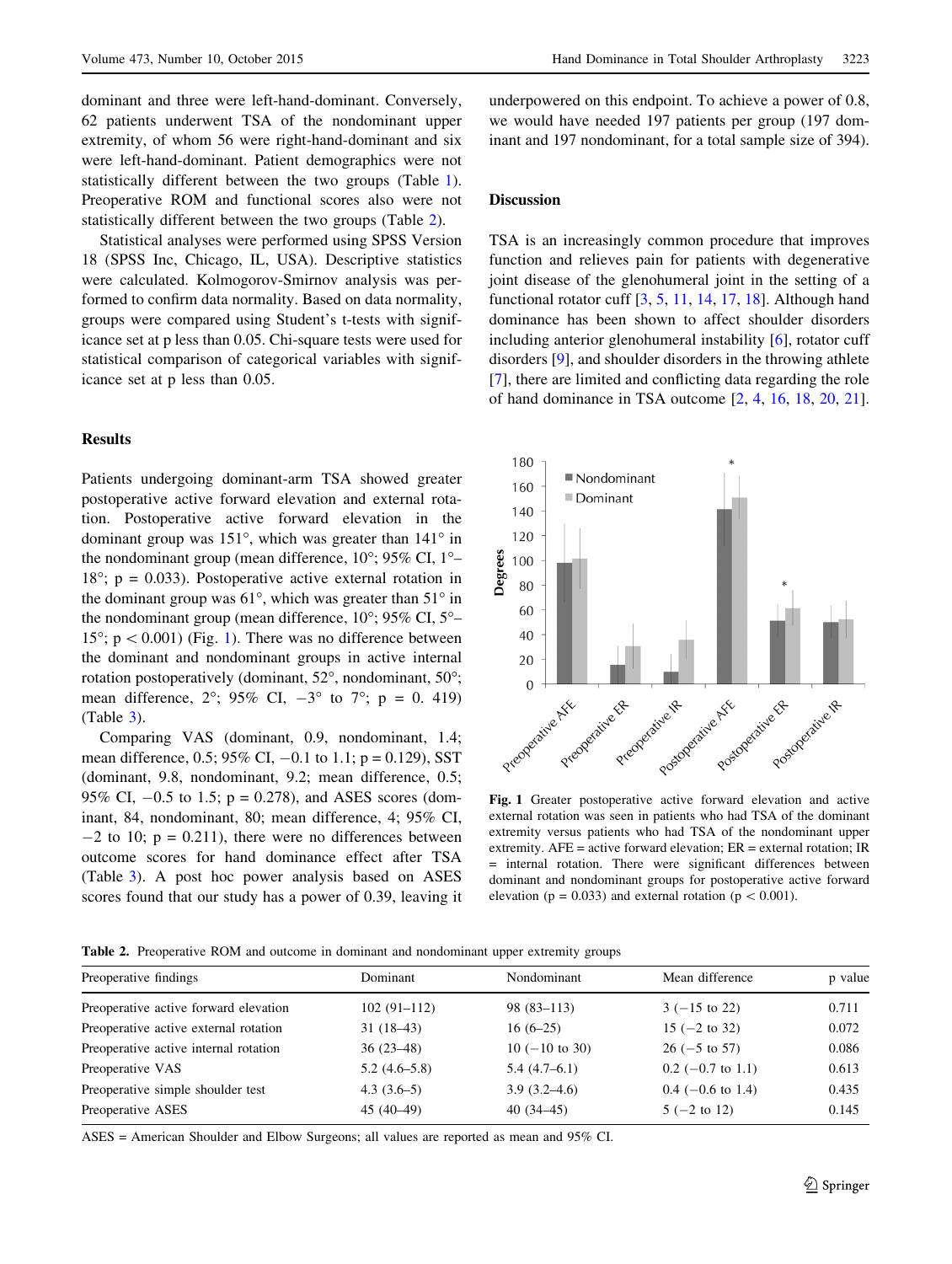| Postoperative findings                 | Dominant          | Nondominant    | Mean difference       | p value |  |  |
|----------------------------------------|-------------------|----------------|-----------------------|---------|--|--|
| Postoperative active forward elevation | 151 (146–155)     | 141 (134–149)  | $9(1-18)$             | 0.033   |  |  |
| Postoperative active external rotation | $61(58-65)$       | $51(48-55)$    | $10(5-15)$            | < 0.001 |  |  |
| Postoperative active internal rotation | $52(48-56)$       | $50(47-54)$    | $2(-3 \text{ to } 8)$ | 0.419   |  |  |
| Postoperative VAS                      | $0.9(0.6-1.3)$    | $1.4(0.9-1.9)$ | $0.5$ (-0.1 to 1.1)   | 0.129   |  |  |
| Postoperative simple shoulder test     | $9.8(9.2 - 10.3)$ | $9.2(8.5-10)$  | $0.5$ (-0.4 to 1.5)   | 0.278   |  |  |
| Postoperative ASES                     | $84(81-88)$       | $80(76-85)$    | $4 (-2 to 10)$        | 0.211   |  |  |

Table 3. Postoperative ROM and outcome scores

ASES = American Shoulder and Elbow Surgeons; all values are reported as mean and 95% CI.

Patients who underwent TSA of their dominant upper extremity had greater postoperative active forward elevation and active external rotation compared with patients who underwent TSA of their nondominant upper extremity. We did not find a difference in outcomes scores. Clinicians may find this information a valuable addition to preoperative counseling, particularly for patients who are undergoing bilateral TSAs. In addition, future TSA studies should consider the variable of hand dominance, which may influence the amount of improvement in pain and function that can be expected after surgery, to validate or refute our findings.

Our study does have limitations, including potential unmeasured confounding variables, relatively short followup, and retrospective nature. Additionally, there is potential assessor bias as only one observer (GPN) did ROM measurements and there was no blinding with respect to hand dominance and analysis of ROM. We think hand dominance is unlikely to bias our ROM data acquisition. Our patients had relatively short followup with a minimum of 12 months and an average of 23 months. This minimum followup was thought to allow patients to reach full ROM recovery from the surgery. In our clinical experience, ROM in patients does not improve to any great degree after the first postoperative year. However, longer-term followup studies might address whether the difference in ROM based on hand dominance persists. During the study period, the followup for patients who had TSAs performed by one surgeon (GPN) was 81%, with only 19% of patients lost to followup. It is possible that the patients lost to followup had inferior outcomes to those who returned, but given the high rate of followup, any bias related to this would be relatively small. In addition, this study may be subject to Type II error based on failure to identify a difference in outcome scores between the dominant and nondominant groups based on insufficient power.

We found that arm dominance was associated with postoperative ROM after TSA, but no difference in outcomes based on arm dominance. With the numbers available, we were underpowered to detect such differences in outcomes, and it is possible that our study could have

<sup>2</sup> Springer

failed to detect a clinically important difference in that regard. However, some studies [2, 4, 16, 18, 20, 21] have considered arm dominance as it affects clinical outcomes, but to our knowledge, none has identified an effect of arm dominance on postoperative ROM. Brostrom et al. [2] reported an early retrospective series of 16 patients with rheumatoid arthritis who had TSAs, stating that ''patients who had a TSA performed on their dominant side were less satisfied with the outcome than those operated on the nondominant side.'' They did not provide additional data or statistical analysis regarding this. Raiss et al. [18] analyzed long-term retrospective outcomes of TSAs in 63 patients at 15 to 20 years after surgery, finding that hand dominance was not associated with an inferior clinical outcome for patients who had not undergone revision. Collin et al. [4] conducted a prospective cohort study of 56 patients who had TSAs and with 10 years followup, showing that TSA of the dominant upper extremity is a significant factor predicting progression of radiolucent lines of the glenoid component after TSA. Several other studies reported no association of radiolucent lines and glenoid component loosening with arm dominance [16, 20, 21].

In our opinion, an average  $10^{\circ}$  greater active forward elevation and active external rotation for TSA of the dominant versus nondominant upper extremity is not only statistically significant but also clinically significant for patients who had TSAs. To our knowledge, there are no published minimum clinically important differences for shoulder ROM, and this would be a subject for further study to determine if a  $10^{\circ}$  difference in forward elevation and external rotation is clinically important. The gain in active forward elevation may be particularly clinically significant as patients participate in overhead activities. Patients can be counseled that on average they will achieve slightly greater active forward elevation and active external rotation in the dominant than in the nondominant extremity after a TSA. This finding also might help surgeons answer a common postoperative clinical question from patients with bilateral TSAs: ''Why is my right shoulder better than my left?''

Patients who underwent a TSA of their dominant upper extremity had greater postoperative active forward